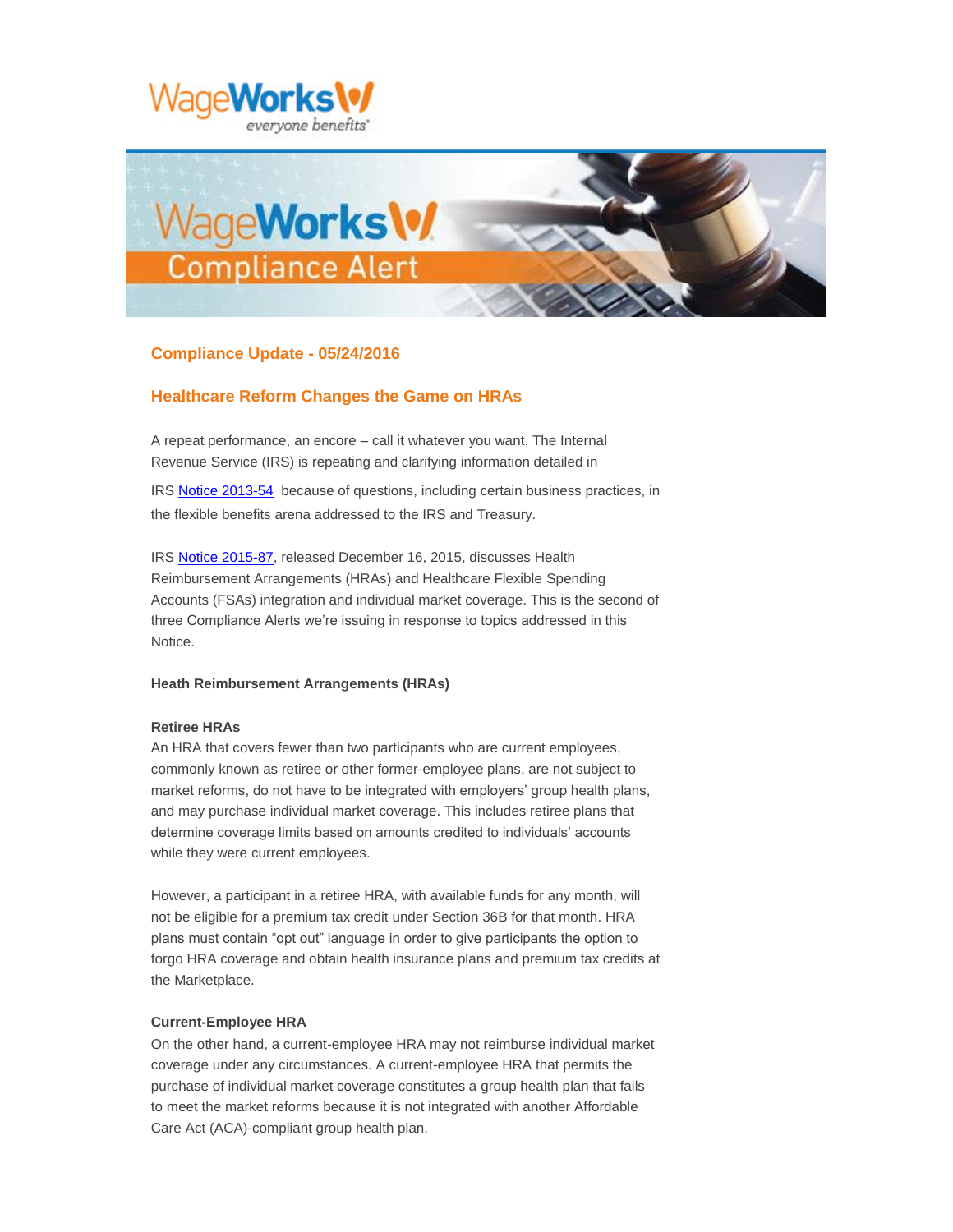For example, Notice 2015-87 clarifies the intent of Notice 2013-54, Q&A-5, which allowed unused amounts credited to an HRA while integrated with other group health plan coverage to be used in accordance with the preexisting terms of a current-employee HRA that is still integrated with a group health plan. The answer to Q&A-5 assumed that those preexisting terms would not provide a current employee the ability to purchase duplicative or substitute individual coverage. This is yet another clarification that current-employee HRA plans that include terms permitting the purchase of individual coverage constitutes a group health plan that fails to meet the market reforms because it is not integrated with another group health plan.

However, the current-employee HRA can allow participants to purchase excepted benefits such as dental and vision coverage.

#### **Previously Credited Amounts**

After Notice 2013-54 took effect, some employers with HRAs, who did not offer employer-sponsored group health insurance, could no longer continue their HRA. A transition rule allowed the unused funds to be carried forward and used in subsequent years provided no further funds were added.

As long as the HRA was in effect as of January 1, 2013 and no additional funds were added as of January 1, 2014, the HRA can be spent down by reimbursing healthcare expenses and even reimbursement of individually-owned health insurance policy premiums without violating the prohibition against the annual dollar limit prohibition or the preventive services requirements.

### **Self-Only/Family HRAs**

An HRA may only reimburse the medical expenses of spouses or children of HRA participants if both the participant and their dependents have group health insurance coverage through either the participant's, the spouse's, or dependent child's employer.

IRS officials informally confirmed that a certification by the participant assuring eligible coverage elsewhere would suffice, but further guidance would be welcome on this point.

The good news, plan sponsors have until January 1, 2017 to comply or for the IRS to issue clarifications.

#### **Excepted Benefits**

An HRA or employer payment plan may reimburse participants or pay directly for premiums of individual market coverage if the coverage is only for excepted benefits. This includes benefits such as individual dental and vision coverage.

However, individual health insurance market coverage, not considered an excepted benefit, may not be reimbursed or paid from an HRA or employer payment plan under any circumstances.

This clarification does not merely look at whether HRAs reimburse or pay for individual insurance coverage, but also the type of individual insurance coverage HRAs purchase.